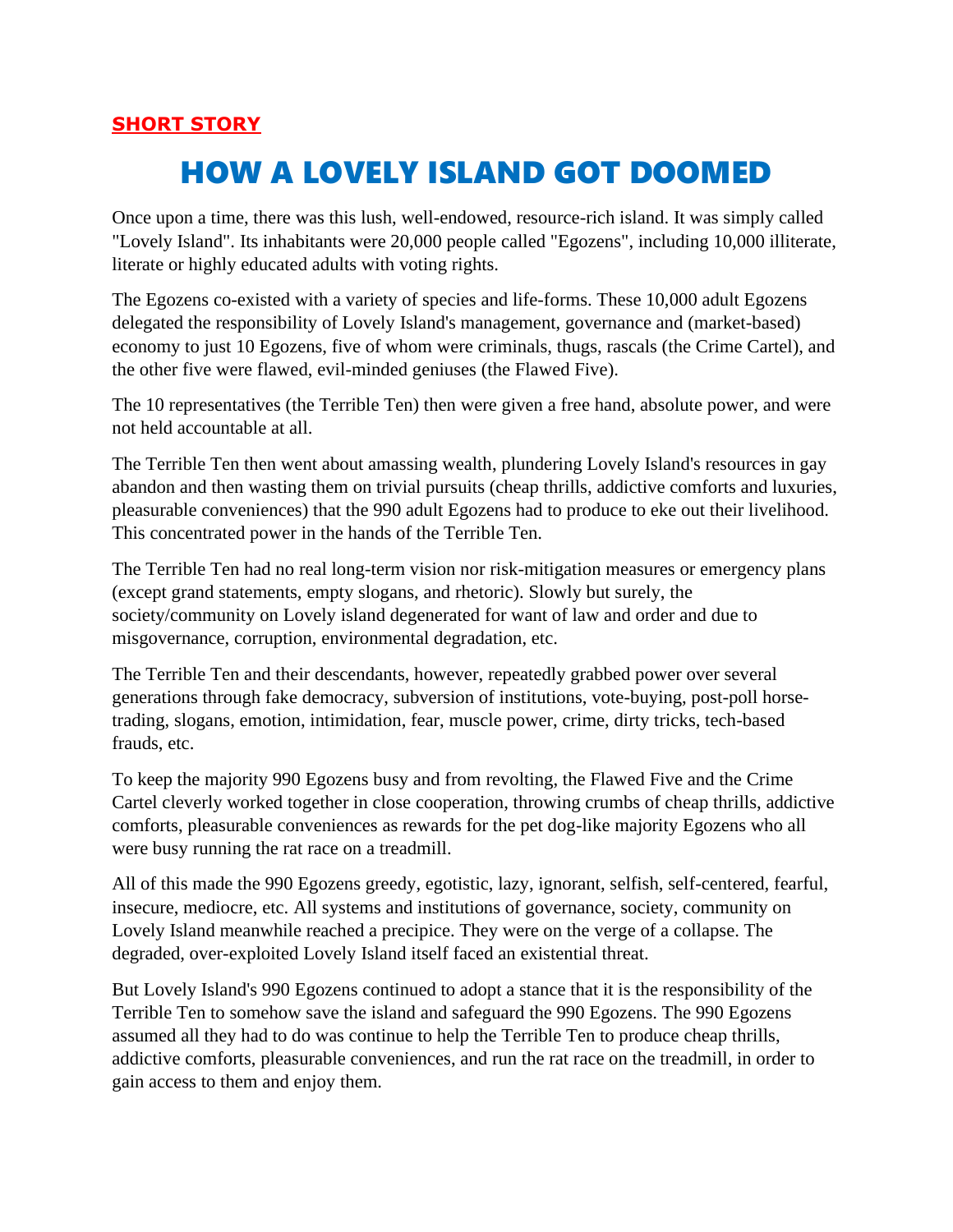But there was no way the Terrible Ten would have reformed themselves and did their professed job (running society, economy and safeguarding Lovely Island). The only thing the Terrible Ten knew, and were interested in doing, no matter what, was what they, and their ilk, had been doing all along till now.

**1)** How can the 990 Egozens save themselves and their Lovely Island?

**2)** Do you think the 990 Egozens should and can do something?

**3)** Do you think the 990 Egozens would be glad to die/perish whenever the society and Lovely Island itself collapse due to the misdeeds of the Terrible Ten?

**4)** Are the Terrible Ten the only villains on Lovely Island?

**5)** Who are the real villains in this story?

====== ======== ============ ======== ========= ==== ================

## *[Postscript](https://www.nrinatter.com/2021-forecast)*

## **5) Who are the real villains in the LOVELY ISLAND story**?

Well, the answer to the fifth and final question – you'll still have to find answers to the first four questions yourself, mind you – is this: the real villains are *not* the Terrible Ten; the real villains are *not* all of the 990 "Egozens" either.

Then who are the real villains? That's the key question indeed.

The *real* villains – hear, hear! – are **just a few Egozens** among the 990 non-elite inhabitants of Lovely Island. That's right.

For ease of understanding, let's put a number on them. There must be around, say, 90 Egozens among the 990 adult inhabitants whose lifetime ambition is to "rise" in life, climb the corporate, political, bureaucratic, scientific or celebrity ladder, to be among the Terrible Ten.

This ambition of theirs could be a hidden or well-concealed one, or brazen, expressed, secret, sugar-coated, misportrayed, or misrepresented.

That's right. These 90 or so Egozens' lifetime ambition is to be part of the Crime Cartel or the Flawed Five!

Let's call them the **P**seudo-Elites or **A**spiring Elites or **W**annabe Elite**s**.

Better still, let's coin an abbreviation for these rascals (who could be male, female or transgender). Let's call them **PAWs** (**P**seudo, **A**spiring, **W**annabe elite**s**).

These **90 PAWs** either masquerade as self-appointed representatives of the Terrible Ten or are their real secret agents in society indeed. *Beware!*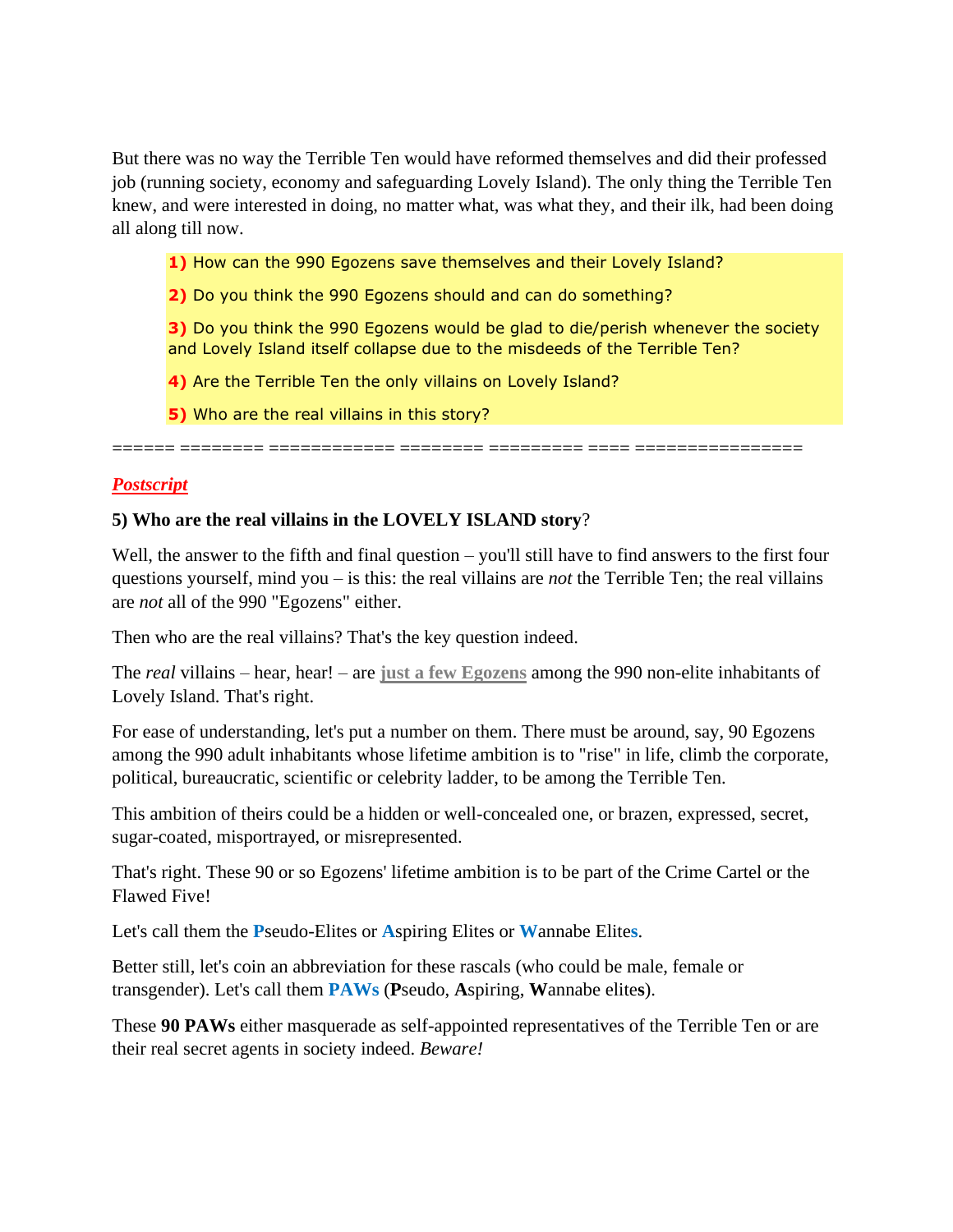For these 90 PAWs, the system of the Terrible Ten ruling over 990 adult Egozens represents a Great Opportunity to make it big and thrive. For the PAWs, the Terrible Ten are role-models, heroes – but the PAWs are 'smart' enough not to openly admit to this.

These 90 PAWs are, therefore, invested in perpetuating the flawed system, the status quo. These 90 PAWs among the majority Egozens are the real poison in the body fabric of any society. They are the vermin. The snakes. The jackals and the foxes. The one drop of lime juice than can spoil even boiled whole milk.

How to recognize, deactivate and disempower the PAWs? They exhibit some tell-tale or unmistakable signs as well as subtle (hidden or well-concealed) marks (or traits or characteristics). They can also be found out through their *modus operandi*.

First their features. They have almost all of the drawbacks of other Egozens: mediocrity (lacking in intrinsic merit as well as the spirit of excellence), selfishness, self-centredness, greed, fear, cowardice, insecurity, ignorance (no real depth in any subject except a bit of domain expertise), etc.

On top of that, the PAWs are slimy, wily, duplicitous, Janus-faced, conniving, full of cunning. They can be soft-spoken, glib, sweet, externally polite (that unsuspecting Egozens could mistake for genuine humility or true modesty), with agreeable demeanor and a smile-/grin-embellished face.

The PAWs are unapologetically materialistic even while professing belief in "Spirit". Most of the PAWs are given to "vices" like consumption of "bad" or harmful substances (liquor, tobacco, drugs, extremely spicy/hot foods, or foods extraced through cruelty or violence, etc).

They try to trigger, ignite or activate greed, negativity, unreasonable ambition, ego, primitive fear, anger, baser impulses in others. They excel at double-dealing. They profess one thing but all their actions in real life testify to the opposite of what they profess.

The PAWs never lead in the real sense of leadership, nor follow change-makers, but take delight in acts of wickedness, fake diplomacy or concealed jealousy or envy – they specialize in thwarting, scuttling or sabotaging other Egozens they perceive as rivals, threats or changemakers who could change the status quo.

The PAWs can spread canards and sow seeds of suspicion and confusion among the Egozens, especially the opportunistic fence-sitters and the self-centered, seclusive, reclusive cowards.

The PAWs are divisive – they are good at creating factions, sub-groups, splinter groups, dissidents. They excel at calculations, scheming, tactics, strategies, volte-face (U-turn). They are turncoats. Pretense, posturing, denial, delusion, betrayal, backstabbing, backbiting, biting the hand that feeds them ... these come naturally to the PAWs.

The PAWs are also timid with low self-esteem at their core. They are like those fabled frogs - they believe in order to rise higher, the first thing they have to do is pull other frogs down.